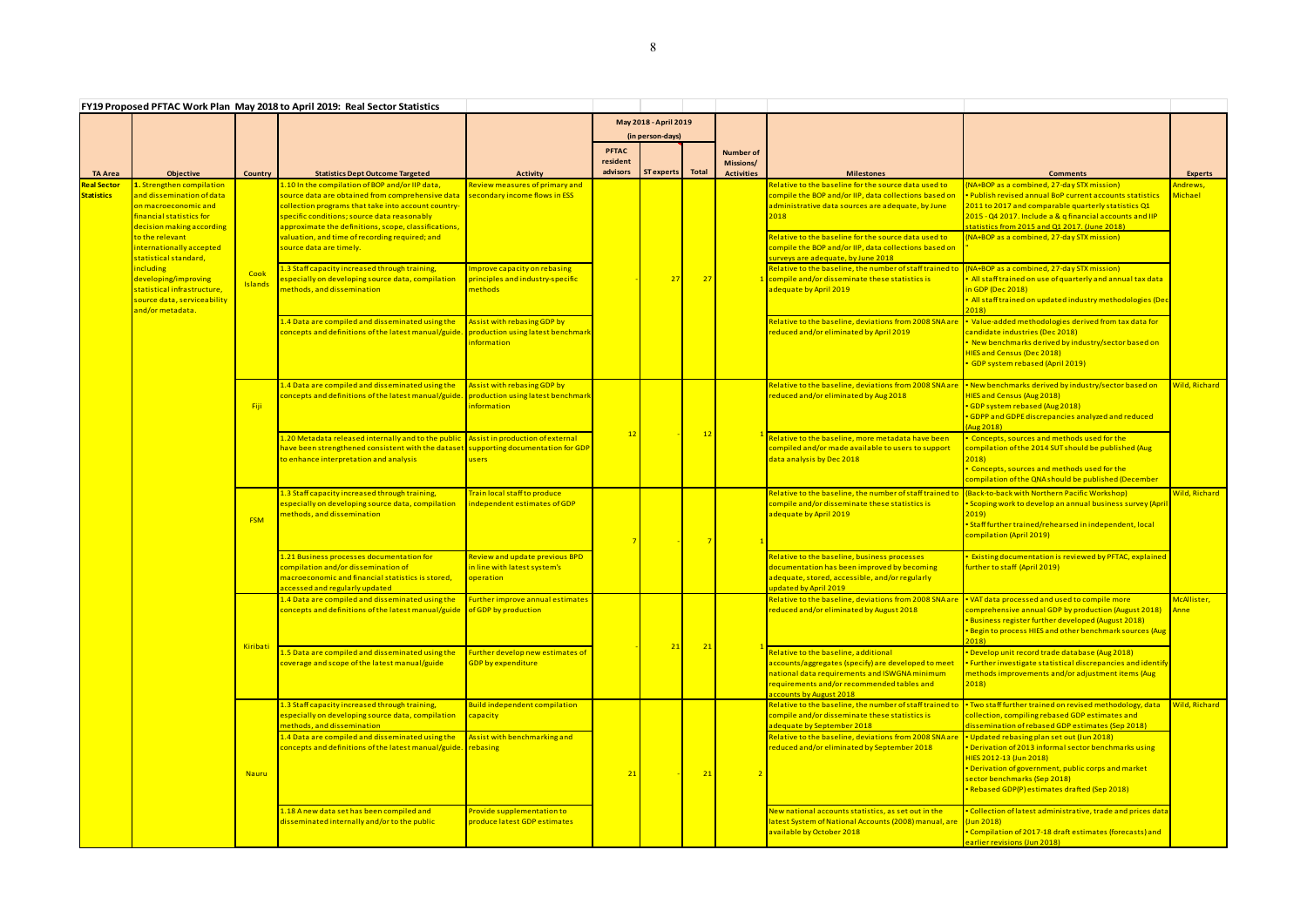|                    |                                                            |                | FY19 Proposed PFTAC Work Plan May 2018 to April 2019: Real Sector Statistics                                                            |                                                                     |                       |                  |       |                                |                                                                                                                         |                                                                                                                   |                                 |
|--------------------|------------------------------------------------------------|----------------|-----------------------------------------------------------------------------------------------------------------------------------------|---------------------------------------------------------------------|-----------------------|------------------|-------|--------------------------------|-------------------------------------------------------------------------------------------------------------------------|-------------------------------------------------------------------------------------------------------------------|---------------------------------|
|                    |                                                            |                |                                                                                                                                         |                                                                     | May 2018 - April 2019 |                  |       |                                |                                                                                                                         |                                                                                                                   |                                 |
|                    |                                                            |                |                                                                                                                                         |                                                                     |                       | (in person-days) |       |                                |                                                                                                                         |                                                                                                                   |                                 |
|                    |                                                            |                |                                                                                                                                         |                                                                     | PFTAC<br>resident     |                  |       | <b>Number of</b>               |                                                                                                                         |                                                                                                                   |                                 |
| <b>TA Area</b>     | Objective                                                  | Country        | <b>Statistics Dept Outcome Targeted</b>                                                                                                 | <b>Activity</b>                                                     | advisors              | ST experts       | Total | Missions/<br><b>Activities</b> | <b>Milestones</b>                                                                                                       | <b>Comments</b>                                                                                                   | <b>Experts</b>                  |
| <b>Real Sector</b> | 1. Strengthen compilation                                  |                | 1.3 Staff capacity increased through training,                                                                                          | Build independent compilation                                       |                       |                  |       |                                | Relative to the baseline, the number of staff trained to                                                                | <b>Example 2</b> New secondary compiler (existing staff member) given                                             | reeman,                         |
| <b>Statistics</b>  | and dissemination of data<br>on macroeconomic and          |                | especially on developing source data, compilation<br>nethods, and dissemination                                                         | capacity                                                            |                       |                  |       |                                | compile and/or disseminate these statistics is<br>adequate by February 2019                                             | further GDP training to support the primary compiler<br>(February 2019)                                           | <mark>lussel</mark>             |
|                    | financial statistics for                                   |                | 1.4 Data are compiled and disseminated using the                                                                                        | Assist with benchmarking and                                        |                       |                  |       |                                | Relative to the baseline, deviations from 2008 SNA ard                                                                  | • Rebasing plan set out (Feb 2019)                                                                                |                                 |
|                    | decision making according<br>to the relevant               |                | oncepts and definitions of the latest manual/guide                                                                                      | rebasing                                                            |                       |                  |       |                                | reduced and/or eliminated by February 2019                                                                              | Derivation of 2013 informal sector benchmarks using<br>HIES 2012-13 (Feb 2019)                                    |                                 |
|                    | internationally accepted                                   | <b>Niue</b>    |                                                                                                                                         |                                                                     |                       | 20               | 20    |                                |                                                                                                                         | Derivation of formal sector benchmarks (Feb 2019)                                                                 |                                 |
|                    | statistical standard,<br>including<br>developing/improving |                |                                                                                                                                         |                                                                     |                       |                  |       |                                |                                                                                                                         | • Rebased GDP(P) estimates drafted (Feb 2019)                                                                     |                                 |
|                    |                                                            |                | 1.18 A new data set has been compiled and                                                                                               | Provide supplementation to                                          |                       |                  |       |                                | New national accounts statistics, as set out in the                                                                     | . New estimates for 2017, plus potential revisions,                                                               |                                 |
|                    | statistical infrastructure,<br>source data, serviceability |                | disseminated internally and/or to the public                                                                                            | produce latest GDP estimates                                        |                       |                  |       |                                | latest System of National Accounts (2008) manual, are                                                                   | completed with significant PFTAC supplementation                                                                  |                                 |
|                    | <mark>and/or metadata.</mark>                              |                |                                                                                                                                         |                                                                     |                       |                  |       |                                | available by February 2019                                                                                              | (February 2019)<br>• Compilation of 2018 estimates significantly completed                                        |                                 |
|                    |                                                            |                |                                                                                                                                         |                                                                     |                       |                  |       |                                |                                                                                                                         | with PFTAC supplementation (February 2019)                                                                        |                                 |
|                    |                                                            |                | 1.3 Staff capacity increased through training,<br>especially on developing source data, compilation                                     | Train local staff to produce<br>ndependent estimates of GDP         |                       |                  |       |                                | Relative to the baseline, the number of staff trained to<br>compile and/or disseminate these statistics is              | (Joint work with ABS)<br>Staff further trained on assigned sector/industry source:                                | Wild, Richard                   |
|                    |                                                            |                | methods, and dissemination                                                                                                              |                                                                     |                       |                  |       |                                | adequate by Jan 2019                                                                                                    | and methods; compilation and dissemination;                                                                       |                                 |
|                    |                                                            | <b>PNG</b>     |                                                                                                                                         |                                                                     | 2 <sup>2</sup>        |                  | 21    |                                |                                                                                                                         | organization and management principles (by February<br>2019                                                       |                                 |
|                    |                                                            |                | 1.4 Data are compiled and disseminated using the                                                                                        | urther review of the GDP by                                         |                       |                  |       |                                | elative to the baseline, deviations from 2008 SNA ar                                                                    | (Joint work with ABS)                                                                                             |                                 |
|                    |                                                            |                | concepts and definitions of the latest manual/guide                                                                                     | production system; update road<br>map, including rebasing           |                       |                  |       |                                | reduced and/or eliminated by Jan 2019                                                                                   | Identification/implementation of further improvements<br>towards closer consistency with the 2008 SNA (February   |                                 |
|                    |                                                            |                |                                                                                                                                         |                                                                     |                       |                  |       |                                |                                                                                                                         | 2019                                                                                                              |                                 |
|                    |                                                            |                | 1.3 Staff capacity increased through training,<br>especially on developing source data, compilation                                     | Delivery of training to compilers<br>from FSM, Palau and RMI        |                       |                  |       |                                | Relative to the baseline, the number of staff trained to<br>1 compile and/or disseminate these statistics is            | Sub-regional multi-sector workshop for Northern Pacific<br>(topics tbc)                                           | Wild, Richard                   |
|                    |                                                            |                | methods, and dissemination                                                                                                              |                                                                     |                       |                  |       |                                | adequate by April 2019                                                                                                  |                                                                                                                   |                                 |
|                    |                                                            |                | 1.3 Staff capacity increased through training,                                                                                          | Delivery of training to compilers                                   |                       |                  |       |                                | Relative to the baseline, the number of staff trained to<br>compile and/or disseminate these statistics is              | Multi-topic workshop on GDP, GNI and budget formulation Wild, Richard                                             |                                 |
|                    |                                                            | Regional       | especially on developing source data, compilation<br>methods, and dissemination                                                         | from Fiji, PNG, Samoa, Solomon<br><b>Islands, Tonga and Vanuatu</b> |                       |                  |       |                                | adequate by April 2019                                                                                                  | for members not trained in FY17; likely held in Fiji                                                              |                                 |
|                    |                                                            |                | 1.20 Metadata released internally and to the public                                                                                     | Participation in the ABS Pacific                                    |                       |                  |       |                                | More metadata have been compiled and/or made                                                                            | Expected to be held August/September 2018, location                                                               | <mark>Nild, Richard</mark>      |
|                    |                                                            |                | have been strengthened consistent with the dataset Leadership Forum<br>to enhance interpretation and analysis.                          |                                                                     |                       |                  |       |                                | available to users to support data analysis by January<br>2019                                                          | . technical input to discussions and networking with                                                              |                                 |
|                    |                                                            |                |                                                                                                                                         |                                                                     |                       |                  |       |                                |                                                                                                                         | neads of statistical agencies                                                                                     |                                 |
|                    |                                                            |                | 1.20 Metadata released internally and to the public<br>have been strengthened consistent with the dataset Statistics Steering Committee | Participation in the Pacific                                        |                       |                  |       |                                | More metadata have been compiled and/or made<br><mark>1  </mark> available to users to support data analysis by January | . Expected to be held mid-November 2018, location TBC<br>. PFTAC round table update from de la Beer (GFS) / Wild, | Nild, Richard                   |
|                    |                                                            |                | to enhance interpretation and analysis.                                                                                                 | (facilitated by the SPC)                                            |                       |                  |       |                                | 2019                                                                                                                    | including economic statistics coordination work                                                                   |                                 |
|                    |                                                            | <b>RMI</b>     | 1.15 Improved Timeliness of data made available<br>nternally and/or to the public                                                       | <b>Improve BOP coverage and</b><br>nethodology                      |                       | 21               | 21    |                                | The BOP and/or IIP are consistent or reconcilable with<br>the national accounts by April 2019                           |                                                                                                                   | Fitzgibbon,<br>Margaret         |
|                    |                                                            |                | 1.3 Staff capacity increased through training,                                                                                          | Further train local staff to produce                                | 12                    |                  |       |                                | Relative to the baseline, the number of staff trained to                                                                | Existing compiler and assistant given further technical                                                           | Wild, Richard                   |
|                    |                                                            |                | especially on developing source data, compilation<br>nethods, and dissemination                                                         | independent estimates of GDP                                        |                       |                  |       |                                | compile and/or disseminate these statistics is<br>adequate by Jan 2019                                                  | and practical compilation training stemming from<br>methods/data updates and dummy production runs                | <mark>-reeman,</mark><br>Russel |
|                    |                                                            | RMI/PLW        | 1.18 Anew data set has been compiled and                                                                                                | mprovements to web                                                  |                       | 21               | 33    |                                | New national accounts statistics, as set out in the                                                                     | STX and compiler work with local web team / SPC to                                                                |                                 |
|                    |                                                            | Samoa          | disseminated internally and/or to the public                                                                                            | dissemination practices                                             |                       |                  |       |                                | latest System of National Accounts (2008) manual, are update key data releases on NSO website.<br>available by Jan 2019 |                                                                                                                   |                                 |
|                    |                                                            |                | 1.3 Staff capacity increased through training,                                                                                          | Further train local staff to produce                                |                       |                  |       |                                | Relative to the baseline, the number of staff trained to                                                                | • Training on GDPE compilation and balancing (Jan 2019)                                                           | Wild, Richard                   |
|                    |                                                            |                | especially on developing source data, compilation                                                                                       | independent estimates of GDP                                        |                       |                  |       |                                | compile and/or disseminate these statistics is                                                                          |                                                                                                                   |                                 |
|                    |                                                            |                | methods, and dissemination<br>1.5 Data are compiled and disseminated using the                                                          | Further develop new estimates of                                    |                       |                  |       |                                | adequate by Jan 2019<br>Relative to the baseline, additional                                                            | <b>Further review and development of new measure of</b>                                                           |                                 |
|                    |                                                            |                | coverage and scope of the latest manual/guide                                                                                           | GDP by expenditure                                                  |                       |                  |       |                                | accounts/aggregates (specify) are developed to meet                                                                     | annual GDP by expenditure data and methods (Jan 2019)                                                             |                                 |
|                    |                                                            |                |                                                                                                                                         |                                                                     |                       |                  |       |                                | national data requirements and ISWGNA minimum<br>requirements and/or recommended tables and                             | Review and reduction of statistical discrepancy •<br>between GDPP and GDPE (Jan 2019)                             |                                 |
|                    |                                                            |                |                                                                                                                                         |                                                                     |                       |                  | 12    |                                | 1 accounts by January 2019                                                                                              |                                                                                                                   |                                 |
|                    |                                                            |                | L.20 Metadata released internally and to the public   Development of GDP methodology                                                    |                                                                     |                       |                  |       |                                | Metadata sufficient to support data analysis have                                                                       | Concepts, sources and methods used for the                                                                        |                                 |
|                    |                                                            |                | have been strengthened consistent with the dataset guides for users                                                                     |                                                                     |                       |                  |       |                                | been developed and are available to users by January                                                                    | compilation of the GDP by production should be published                                                          |                                 |
|                    |                                                            |                | to enhance interpretation and analysis.                                                                                                 |                                                                     |                       |                  |       |                                | 2019                                                                                                                    | (January 2019)<br>Concepts, sources and methods used for the                                                      |                                 |
|                    |                                                            | <b>Solomon</b> |                                                                                                                                         |                                                                     |                       |                  |       |                                |                                                                                                                         | compilation of the GDP by expenditure should be                                                                   |                                 |
|                    |                                                            |                | 1.3 Staff capacity increased through training,                                                                                          | Staff trained further in analyzing                                  |                       |                  |       |                                | Relative to the baseline, the number of staff trained to                                                                | published (January 2019)<br>Two staff trained further on analysis and dissemination                               | Wild, Richard                   |
|                    |                                                            |                | especially on developing source data, compilation                                                                                       | and adjusting results                                               |                       |                  |       |                                | compile and/or disseminate these statistics is                                                                          | (March 2019)                                                                                                      |                                 |
|                    |                                                            |                | methods, and dissemination<br>1.9 Data are compiled and disseminated using                                                              | <b>Business survey imputation and</b>                               |                       |                  |       |                                | adequate by March 2019<br>Relative to the baseline, improvements are made to                                            | <b>Business survey review and improvements (Apr 2019)</b>                                                         |                                 |
|                    |                                                            |                | appropriate statistical techniques, including dealing processing review                                                                 |                                                                     |                       |                  |       |                                | the way in which adjustments to source data are made                                                                    |                                                                                                                   |                                 |
|                    |                                                            | Islands        | with data sources, and/or assessment and<br>validation of intermediate data and statistical                                             |                                                                     | 12                    |                  | 12    |                                | by March 2019                                                                                                           |                                                                                                                   |                                 |
|                    |                                                            |                | putputs <b>a</b>                                                                                                                        |                                                                     |                       |                  |       |                                |                                                                                                                         |                                                                                                                   |                                 |
|                    |                                                            |                | L.10 Source data are adequate for the compilation of Scoping work on better access to                                                   |                                                                     |                       |                  |       |                                | Relative to the baseline, improvements to source data                                                                   | • Access to administrative data scoping work with NSO                                                             |                                 |
|                    |                                                            |                | the national accounts                                                                                                                   | tax data l                                                          |                       |                  |       |                                | used for annual estimates are made by April 2019                                                                        | and IR (Apr 2019)                                                                                                 |                                 |